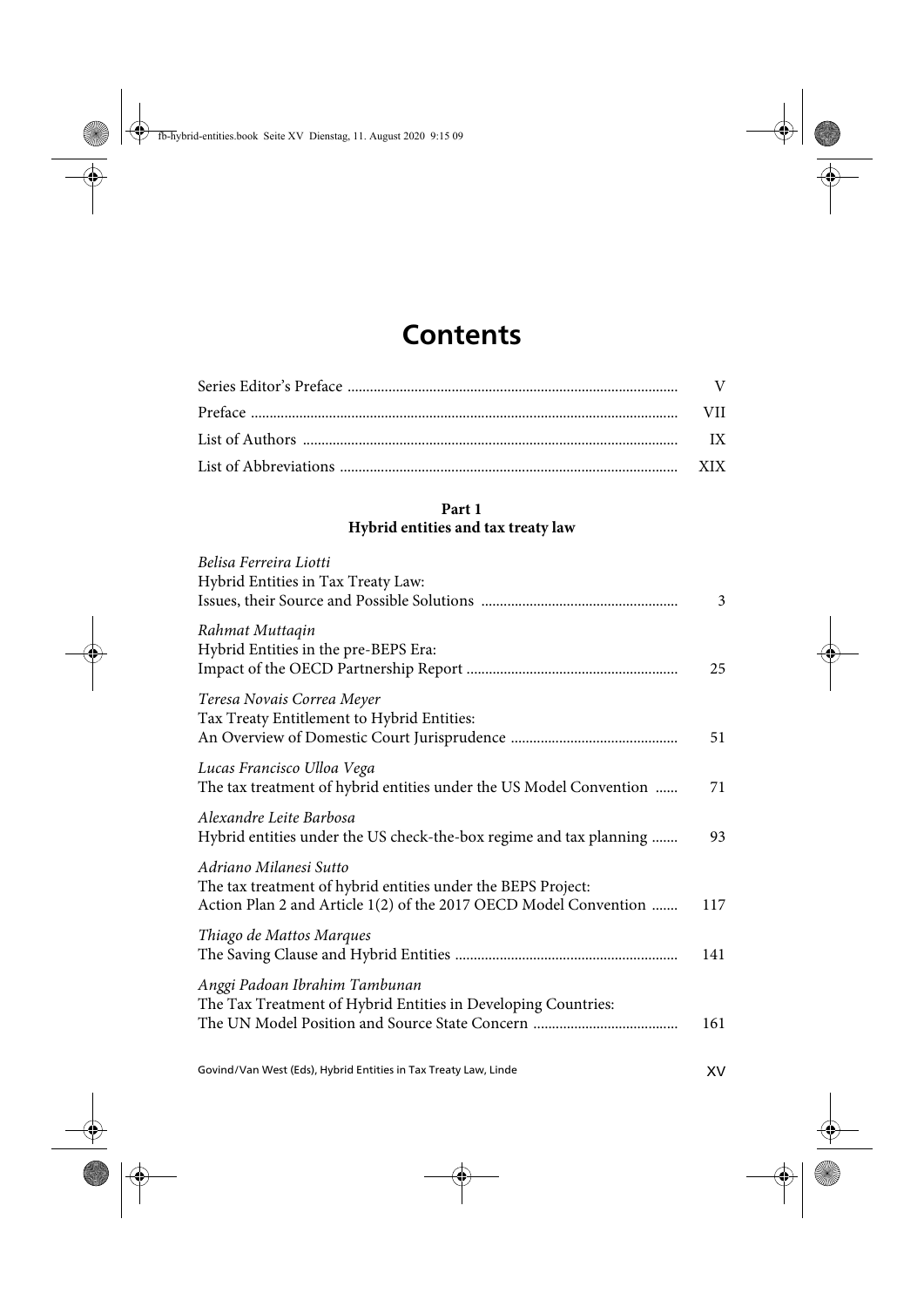## Contents

| Kohei Kajiwara<br>The coverage of hybrid entities under the MLI: Interpretation of the<br>provisions and analysis of opting countries and consequent changes | 189 |
|--------------------------------------------------------------------------------------------------------------------------------------------------------------|-----|
| Christian Andres Olea Mendez<br>The relationship between Article 1(2) of the 2017 OECD Model Convention                                                      | 215 |
| Cynthia Lisseth Nichos Ramirez<br>Relationship between Article 1(2) and Article 29 of the 2017 OECD Model                                                    | 235 |
| Larissa Pimentel de Lima<br>The relationship between Article 1(2) of the OECD Model Convention                                                               | 259 |
| Luísa Mello<br>Trusts and Foundations: Treaty Entitlement under 2017 OECD Model                                                                              | 279 |
| Emre Akın<br>The Treatment Of Collective Investment Vehicles(CIV) Under The                                                                                  | 303 |
| Prerna Peshori<br>Obligation to provide double taxation relief in the case of hybrid entities                                                                | 333 |
| Onur Demirci                                                                                                                                                 | 357 |
| Jorge Luis Castillero Villalaz<br>Tax Treaty issues concerning Hybrid Permanent Establishment Structures                                                     | 377 |
| Jovana Popović                                                                                                                                               | 403 |
| Garrett Kosowan                                                                                                                                              | 423 |
| Junhee Kim<br>The Establishment of and Attribution of Profits to a Permanent<br>Establishment Created by a Fiscally Transparent Hybrid Entity                | 441 |
| José Martín Nombera Mujica<br>Payments made using Hybrid Entities and Non-discrimination under                                                               | 465 |
| Anastasiya Piakarskaya                                                                                                                                       | 489 |